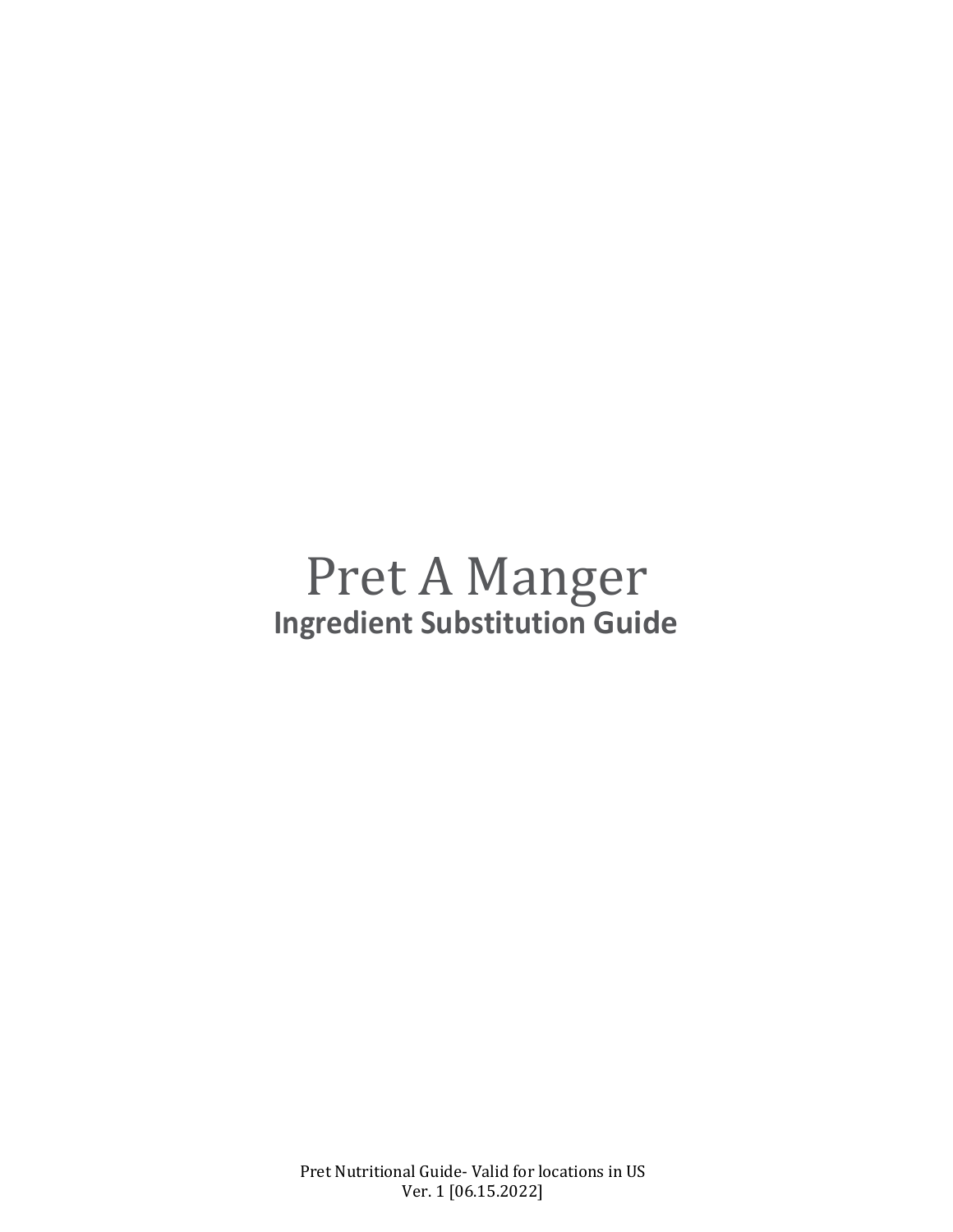# Nutrition

Since almost all Pret products are made fresh each day, our nutritional values are averages based on standardized recipes. Our values are based on information provided by our suppliers, and analysis using industry standard software, published resources, and/or testing. Values for individual products may vary due to variationsin serving size, preparation techniques, and changes with food suppliers. Nutritionalinformation may also vary from market to market. Because of this, we cannot guarantee complete accuracy of our nutrition information.

# Allergies & Ingredients

Our food is freshly prepared in small kitchens that handle various ingredients and common allergens includingwheat, peanuts, soy,tree nuts, milk, eggs, fish,and shellfish. While we take precautions, there is always a possibility that different food products will come into contact. We always indicate when a product does contain an allergen, but we cannot guarantee any of our recipes or drinks are allergen-free.

Please remember to check our Nutrition & Allergen Guide regularly as recipes do change from time to time.

If you need any additional information,visi[twww.pret.com g](http://www.pret.com/)et in touch with our Customer Service team at 646-728-0505 who will be happy to help. We strongly advise consulting with your physician first if you have any concerns around consuming any Pret products.

 $\bigstar$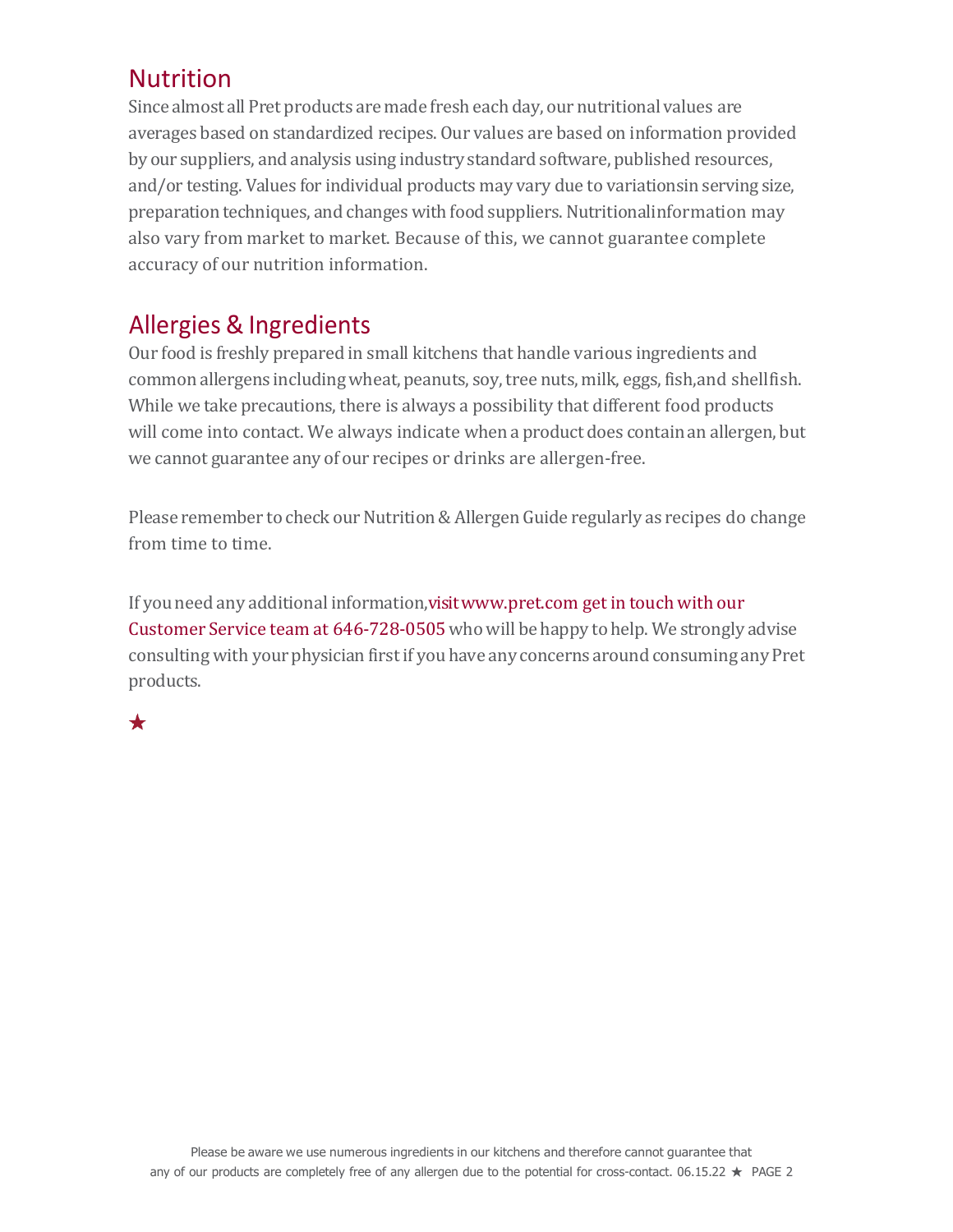### Egg & Bacon Baguette

Serving Size: 196g/6.91oz

Recipe is: [] Vegetarian and [] Vegan

Common Allergens: Egg, Milk, Wheat

#### INGREDIENTS:

French Baguette (Unbleached Enriched Flour (Wheat Flour, Niacin, Reduced Iron, Thiamin Mononitrate, Riboflavin, Folic Acid), Water, Salt, Yeast, Malted Wheat Flour, Ascorbic Acid, Food Enzymes (Xylanase, Glucose-Oxydase, Lipase, Alpha-Amylase)), Liquid Whole Egg (Cage-Free Whole Egg, Citric Acid), Niman Ranch Bacon (Pork, Water, Salt, Turbinado Sugar, Celery Powder), Whole Milk (Pasteurized Whole Milk, Vitamin D), Cheddar (Cultured Pasteurized Milk, Salt, Enzymes), Seasoning (Salt, Black Pepper)

NUTRITIONAL INFORMATION:

| Calories | <b>Total Fat</b><br>(g) | Sat Fat<br>(g) | Trans<br>Fat(g) | Cholest.<br>(mg) | Sodium<br>(mg) | Total<br>Carbs<br>(g) | Dietary<br>Fiber<br>(g) | Total<br>Sugar<br>(g) | Added<br>Sugar (g) | Protein<br>(g) | VitaminD<br>(mcg) | Calcium<br>(mg) | Iron<br>(mg) | Potassium<br>(mg) |
|----------|-------------------------|----------------|-----------------|------------------|----------------|-----------------------|-------------------------|-----------------------|--------------------|----------------|-------------------|-----------------|--------------|-------------------|
| 490      | ᅩ                       |                |                 | 300              | 1090           | 39                    |                         |                       |                    | 29             |                   | 163             |              | 357               |

## Egg & Cheddar Baguette

#### Serving Size: 166g/5.85oz

Recipe is: [x] Vegetarian and [] Vegan

Common Allergens: Egg, Milk, Wheat

#### INGREDIENTS:

French Baguette (Unbleached Enriched Flour (Wheat Flour, Niacin, Reduced Iron, Thiamin Mononitrate, Riboflavin, Folic Acid), Water, Salt, Yeast, Malted Wheat Flour, Ascorbic Acid, Food Enzymes (Xylanase, Glucose-Oxydase, Lipase, Alpha-Amylase)), Liquid Whole Egg (Cage-Free Whole Egg, Citric Acid), Whole Milk (Pasteurized Whole Milk, Vitamin D), Cheddar (Cultured Pasteurized Milk, Salt, Enzymes), Seasoning (Salt, Black Pepper)

NUTRITIONAL INFORMATION:

| Calories | <b>Total Fat</b><br>(g) | Sat Fat<br>(g) | Trans<br>Fat(g) | Cholest.<br>(mg) | Sodium<br>(mg) | Total<br>Carbs<br>(g) | Dietary<br>Fiber<br>(g) | Total<br>Sugar<br>(g) | Added<br>Sugar (g) | Protein<br>(g) | VitaminD<br>(mcg) | Calcium<br>(mg) | Iron<br>(mg) | Potassium<br>(mg) |
|----------|-------------------------|----------------|-----------------|------------------|----------------|-----------------------|-------------------------|-----------------------|--------------------|----------------|-------------------|-----------------|--------------|-------------------|
| 350      | <b>++</b>               | 4.5            |                 | 270              | 590            | 39                    |                         |                       |                    | 19<br>--       |                   | 15 <sup>c</sup> |              | 207               |

# Blackened Salmon, Avo & Grains Salad with Creamy Herb Lime Dressing

Serving Size: 408g/14.39oz

Recipe is: [] Vegetarian and [] Vegan

Common Allergens: Salmon, Milk

#### INGREDIENTS:

**Salad:** Atlantic Salmon (Atlantic Salmon, Salt, Spices (Black Pepper, Thyme, White Pepper, Oregano, Red Pepper, Paprika, Granulated Garlic, Granulated Onion, Chili Pepper)), Mesclun, Roasted Sweet Potato (Sweet Potato, Canola Oil, Salt, Black Pepper), Roasted Corn (Corn), Quinoa Blend (Cooked Quinoa (water, quinoa), Cooked Red Quinoa (water, red quinoa), Lemon Juice (water, concentrated lemon juice), Extra Virgin Olive Oil, Salt, Cumin, Black Pepper), Grape Tomatoes, Avocados, Lemon Juice, Basil, Chili Salt (Paprika, Sea Salt, Chili Flakes)

Creamy Herb Lime Dressing: Canola Oil, Water, Vinegar, Cilantro, Parsley, Sugar, Contains 2% Or Less: Salt, Jalapeno Pepper Puree (Jalapeno Pepper, Vinegar, Salt), Whey Protein Concentrate, Garlic Puree (Garlic, Citric Acid), Coriander, Cumin, Lime Juice Concentrate, Xanthan Gum, Extractives of Rosemary, Extractives Of Garlic, Extractives of Turmeric

#### NUTRITIONAL INFORMATION:

| Calories | <b>Total Fat</b><br>(g) | Sat Fat<br>(g) | <b>Trans</b><br>Fat(g) | Cholest.<br>(mg) | Sodium<br>(mg) | Total<br>Carbs<br>(g) | Dietary<br>Fiber<br>(g) | Total<br>Sugar<br>(g) | Added<br>Sugar (g) | Protein<br>(g) | VitaminD<br>(mcg | Calcium<br>(mg) | Iror<br>(mg) | Potassium<br>(mg) |
|----------|-------------------------|----------------|------------------------|------------------|----------------|-----------------------|-------------------------|-----------------------|--------------------|----------------|------------------|-----------------|--------------|-------------------|
| 780      | 58                      | - -<br>ر.ر     |                        | $\sim$ $-$<br>35 | 1150           | 40                    |                         |                       |                    | 29             |                  | 60              |              | 979               |